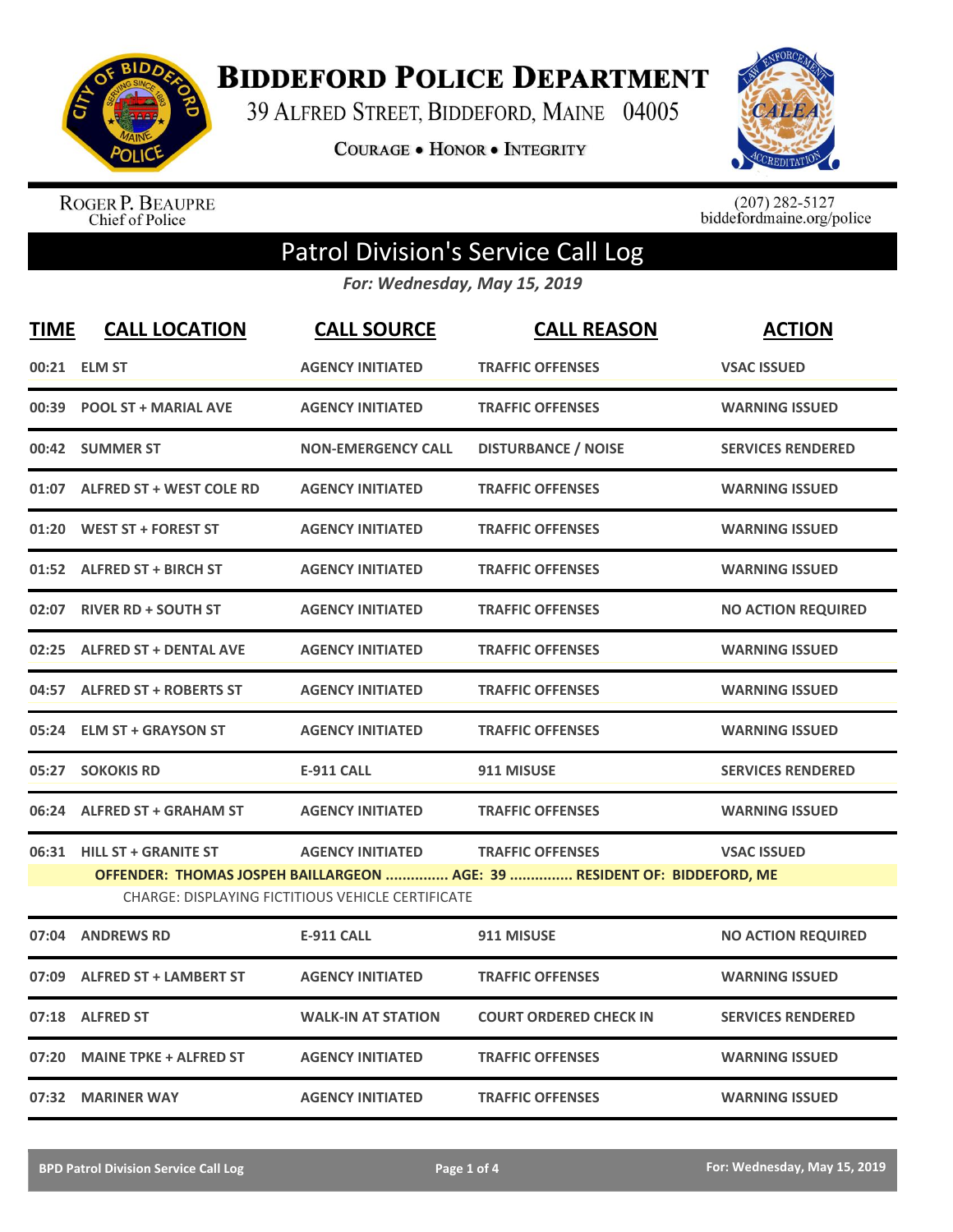| <b>TIME</b> | <b>CALL LOCATION</b>       | <b>CALL SOURCE</b>        | <b>CALL REASON</b>            | <b>ACTION</b>               |
|-------------|----------------------------|---------------------------|-------------------------------|-----------------------------|
|             | 07:47 BOULDER WAY          | <b>AGENCY INITIATED</b>   | <b>TRAFFIC OFFENSES</b>       | <b>WARNING ISSUED</b>       |
| 07:49       | <b>MAY ST</b>              | <b>AGENCY INITIATED</b>   | <b>TRAFFIC OFFENSES</b>       | <b>WARNING ISSUED</b>       |
|             | 08:12 RIVER RD             | <b>AGENCY INITIATED</b>   | <b>TRAFFIC OFFENSES</b>       | <b>VSAC ISSUED</b>          |
|             | 08:14 WEST ST              | <b>NON-EMERGENCY CALL</b> | <b>DOMESTIC COMPLAINTS</b>    | <b>REPORT TAKEN</b>         |
|             | 08:31 SOUTH ST             | <b>AGENCY INITIATED</b>   | <b>TRAFFIC OFFENSES</b>       | <b>VSAC ISSUED</b>          |
|             | 08:44 ALFRED ST            | <b>WALK-IN AT STATION</b> | <b>COURT ORDERED CHECK IN</b> | <b>SERVICES RENDERED</b>    |
|             | 08:45 SOUTH ST             | <b>AGENCY INITIATED</b>   | <b>TRAFFIC OFFENSES</b>       | <b>WARNING ISSUED</b>       |
|             | 08:45 WATER ST             | <b>NON-EMERGENCY CALL</b> | <b>SUSPICION</b>              | <b>NO VIOLATION</b>         |
|             | 08:59 SOUTH ST             | <b>AGENCY INITIATED</b>   | <b>TRAFFIC OFFENSES</b>       | <b>WARNING ISSUED</b>       |
|             | 09:05 BOULDER WAY          | <b>AGENCY INITIATED</b>   | <b>TRAFFIC OFFENSES</b>       | <b>NEGATIVE CONTACT</b>     |
|             | 09:06 SOUTH ST             | <b>AGENCY INITIATED</b>   | <b>TRAFFIC OFFENSES</b>       | <b>WARNING ISSUED</b>       |
|             | 09:19 GRAHAM ST            | <b>NON-EMERGENCY CALL</b> | <b>CHECK WELFARE</b>          | <b>NEGATIVE CONTACT</b>     |
| 09:20       | <b>SOUTH ST</b>            | <b>AGENCY INITIATED</b>   | <b>TRAFFIC OFFENSES</b>       | <b>WARNING ISSUED</b>       |
|             | 09:33 ELM ST               | <b>AGENCY INITIATED</b>   | <b>TRAFFIC OFFENSES</b>       | <b>VSAC ISSUED</b>          |
|             | 09:34 BOULDER WAY          | <b>AGENCY INITIATED</b>   | <b>TRAFFIC OFFENSES</b>       | <b>NO ACTION REQUIRED</b>   |
|             | 09:39 ALFRED ST            | <b>NON-EMERGENCY CALL</b> | <b>DRUG BOX LOBBY</b>         | <b>SERVICES RENDERED</b>    |
|             | 09:53 AMHERST ST           | <b>NON-EMERGENCY CALL</b> | <b>HARASSMENT</b>             | <b>SERVICES RENDERED</b>    |
|             | 10:49 HILL ST              | <b>AGENCY INITIATED</b>   | <b>TRAFFIC OFFENSES</b>       | <b>WARNING ISSUED</b>       |
|             | <b>10:54 MAIN ST</b>       | <b>AGENCY INITIATED</b>   | <b>PAPERWORK</b>              | <b>PAPERWORK NOT SERVED</b> |
|             | 11:01 ALFRED ST + BIRCH ST | <b>AGENCY INITIATED</b>   | <b>TRAFFIC OFFENSES</b>       | <b>WARNING ISSUED</b>       |
|             | 11:11 CLEAVES ST           | <b>AGENCY INITIATED</b>   | <b>PAPERWORK</b>              | <b>PAPERWORK NOT SERVED</b> |
|             | 11:19 HILL ST              | <b>AGENCY INITIATED</b>   | <b>TRAFFIC OFFENSES</b>       | <b>VSAC ISSUED</b>          |
|             | 11:20 ALFRED ST            | <b>AGENCY INITIATED</b>   | <b>PAPERWORK</b>              | <b>SERVICES RENDERED</b>    |
|             | 11:23 ALFRED ST            | <b>WALK-IN AT STATION</b> | <b>COURT ORDERED CHECK IN</b> | <b>SERVICES RENDERED</b>    |
|             | 11:30 BRADBURY ST          | <b>AGENCY INITIATED</b>   | <b>ASSIST PD AGENCY</b>       | <b>NEGATIVE CONTACT</b>     |
|             | 11:46 WEST ST              | <b>AGENCY INITIATED</b>   | <b>TRAFFIC OFFENSES</b>       | <b>WARNING ISSUED</b>       |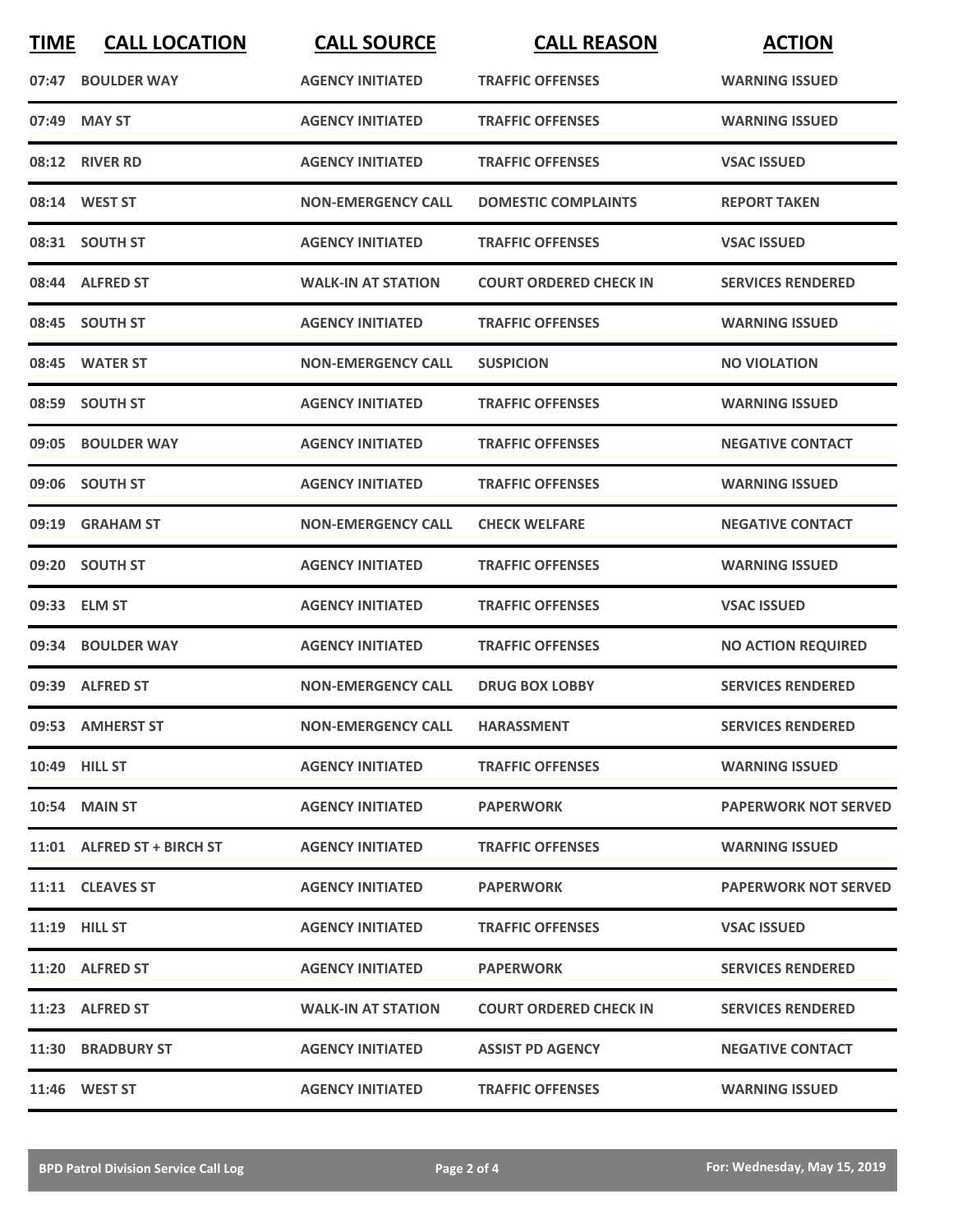| <b>TIME</b> | <b>CALL LOCATION</b>                                                              | <b>CALL SOURCE</b>                            | <b>CALL REASON</b>                               | <b>ACTION</b>                |
|-------------|-----------------------------------------------------------------------------------|-----------------------------------------------|--------------------------------------------------|------------------------------|
| 11:47       | <b>GRAHAM ST</b>                                                                  | <b>AGENCY INITIATED</b>                       | <b>ASSIST PD AGENCY</b>                          | <b>SERVICES RENDERED</b>     |
|             | 11:56 WEST ST                                                                     | <b>AGENCY INITIATED</b>                       | <b>TRAFFIC OFFENSES</b>                          | <b>WARNING ISSUED</b>        |
|             | 12:09 HILL ST                                                                     | <b>AGENCY INITIATED</b>                       | <b>TRAFFIC OFFENSES</b>                          | <b>VSAC ISSUED</b>           |
|             | <b>12:13 VINE ST</b>                                                              | <b>NON-EMERGENCY CALL</b>                     | ATTEMPTED/THREATENED SUICIDE TRANSPORT TO CRISIS |                              |
|             | 12:32 BACON ST                                                                    | <b>NON-EMERGENCY CALL</b>                     | <b>CHECK WELFARE</b>                             | <b>SERVICES RENDERED</b>     |
|             | 12:37 ALFRED ST                                                                   | <b>WALK-IN AT STATION</b>                     | <b>COURT ORDERED CHECK IN</b>                    | <b>SERVICES RENDERED</b>     |
|             | 12:44 BOULDER WAY                                                                 | <b>NON-EMERGENCY CALL</b>                     | <b>HARASSMENT</b>                                | <b>SERVICES RENDERED</b>     |
|             | <b>12:56 MAIN ST</b>                                                              | <b>NON-EMERGENCY CALL</b>                     | <b>ESCORTS / RELAYS</b>                          | <b>SERVICES RENDERED</b>     |
|             | 12:59 POOL ST                                                                     | <b>AGENCY INITIATED</b>                       | <b>ALL OTHER</b>                                 | <b>REFERRED OTHER AGENCY</b> |
|             | 13:02 ALFRED ST                                                                   | <b>NON-EMERGENCY CALL</b>                     | <b>COURT ORDERED CHECK IN</b>                    | <b>SERVICES RENDERED</b>     |
|             | 13:05 POOL ST                                                                     | <b>AGENCY INITIATED</b>                       | <b>TRAFFIC OFFENSES</b>                          | <b>WARNING ISSUED</b>        |
|             | 13:11 GRAHAM ST                                                                   | <b>NON-EMERGENCY CALL</b>                     | <b>CHECK WELFARE</b>                             | <b>SERVICES RENDERED</b>     |
|             | 13:56 POOL ST                                                                     | <b>AGENCY INITIATED</b>                       | <b>TRAFFIC OFFENSES</b>                          | <b>WARNING ISSUED</b>        |
|             | 14:07 ALFRED ST                                                                   | <b>WALK-IN AT STATION</b>                     | <b>SUSPICION</b>                                 | <b>UNFOUNDED</b>             |
|             | 14:12 WESTWOOD DR                                                                 | <b>AGENCY INITIATED</b>                       | <b>ANIMAL COMPLAINT</b>                          | <b>NEGATIVE CONTACT</b>      |
|             | <b>14:12 MAIN ST</b>                                                              | <b>E-911 CALL</b>                             | 911 MISUSE                                       | <b>NO ACTION REQUIRED</b>    |
|             | 14:16 ALFRED ST                                                                   | <b>AGENCY INITIATED</b>                       | <b>DRUG BOX LOBBY</b>                            | <b>SERVICES RENDERED</b>     |
|             | 14:30 FOSS ST                                                                     | <b>WALK-IN AT STATION</b>                     | <b>PAPERWORK</b>                                 | <b>SERVICES RENDERED</b>     |
|             | 14:33 LINCOLN ST                                                                  | <b>E-911 CALL</b>                             | 911 MISUSE                                       | <b>NO ACTION REQUIRED</b>    |
|             | 14:52 BOULDER WAY                                                                 | <b>NON-EMERGENCY CALL</b>                     | <b>MENTAL ILLNESS CASES</b>                      | <b>SERVICES RENDERED</b>     |
|             | 15:14 ELM ST                                                                      | <b>NON-EMERGENCY CALL</b>                     | <b>DISABLED VEHICLE</b>                          | <b>SERVICES RENDERED</b>     |
|             | 15:15 POOL ST                                                                     | <b>E-911 CALL</b>                             | <b>ASSAULT</b>                                   | <b>ARREST(S) MADE</b>        |
|             | OFFENDER: ERIC LEE MAYO  AGE: 33  RESIDENT OF: SACO, ME<br><b>CHARGE: ASSAULT</b> | CHARGE: CRIMINAL THREATENING W/ DANGEROUS WPN |                                                  |                              |
|             | <b>15:18 HILL ST</b>                                                              | <b>NON-EMERGENCY CALL</b>                     | <b>FRAUD (INSUFFICIENT FUNDS)</b>                | <b>REPORT TAKEN</b>          |
|             | 15:29 GRAHAM ST                                                                   | <b>NON-EMERGENCY CALL</b>                     | <b>ALL OTHER</b>                                 | <b>NO ACTION REQUIRED</b>    |
|             | 15:53 ALFRED ST                                                                   | <b>E-911 CALL</b>                             | 911 MISUSE                                       | <b>NEGATIVE CONTACT</b>      |
|             | <b>BPD Patrol Division Service Call Log</b>                                       |                                               | Page 3 of 4                                      | For: Wednesday, May 15, 2019 |